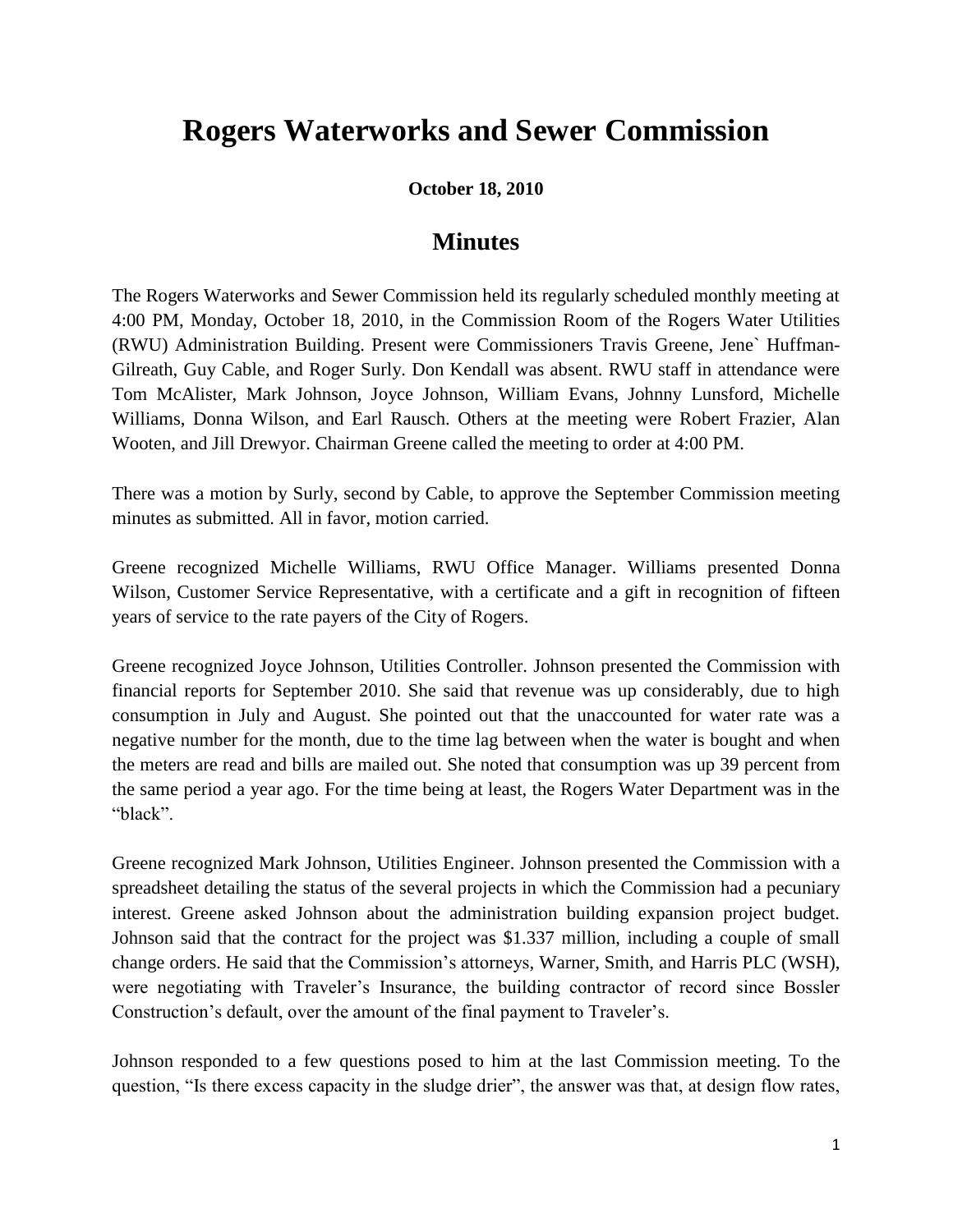the sludge drier would be operating nonstop on just the City of Rogers' sludge. He said that he would not recommend taking sludge from other cities.

Greene recognized Jill Drewyor, bond attorney with the Mitchell - Williams law firm. Drewyor presented the Commission with a resolution which would approve the sale of not more than \$3.4 million in sewer revenue bonds for the purchase and installation of a sludge drier. She said that a similar resolution would be presented to the Rogers City Council. At the Council meeting on November 9, 2010, the Council would adopt the bond ordinance. Thirty days after that, the money would be delivered to the trustee.

Tom McAlister, RWU Manager, said that the resolution referred to a bond purchase agreement, which was not attached. Drewyor said that the bond purchase agreement was not yet prepared. In order not to delay the process, there was a motion by Greene, second by Huffman-Gilreath, that the Chairman be authorized to approve a suitable resolution approving the bond issue and recommending same to the Rogers City Council. All in favor, motion carried.

Greene recognized Mark Johnson again. Johnson presented the Commission with a bid tabulation comparing two bids submitted for the relocation of water and sewer facilities in Persimmon St., between N. Dixieland and N.  $13<sup>th</sup>$  St. Johnson said that the City planned to widen the street and install drainage structures, which would conflict with existing water/sewer facilities. The low bid was from Fotchman Enterprises, Inc., for \$95,004. Johnson recommended the low bid.

Huffman-Gilreath asked if there was any concern about the disparity between the bids. Johnson said that bidding construction jobs was akin to "rolling the dice", and there was often no discernable reason for bid differences. Typically, the low bidder just wanted the job more. Might there be cost overruns? Huffman-Gilreath asked. Johnson said that there should be no change orders on this job.

There was a motion Huffman-Gilreath, second by Cable, to approve the low bid. All in favor, motion carried.

Greene recognized Alan Wooten, Managing Partner of WSH. Wooten said that every year he comes to the Commission to renew the legal retainer relationship with the Commission. He said that his firm was willing to keep the retainer fee at \$1500 per month, providing his firm could charge its usual hourly rates for services outside the retainer, such as lawsuits. He said that WSH had charged RWU \$15,000 for over \$30,000 in legal services, if charged hourly. He said that the lawsuit with the NWA Homebuilders Association/Burkhart Construction over illegal exaction of impact and access fees had been settled, and he suspected that the conflict with Traveler's Insurance might be settled without a lawsuit. Wooten said that Strateline Industries had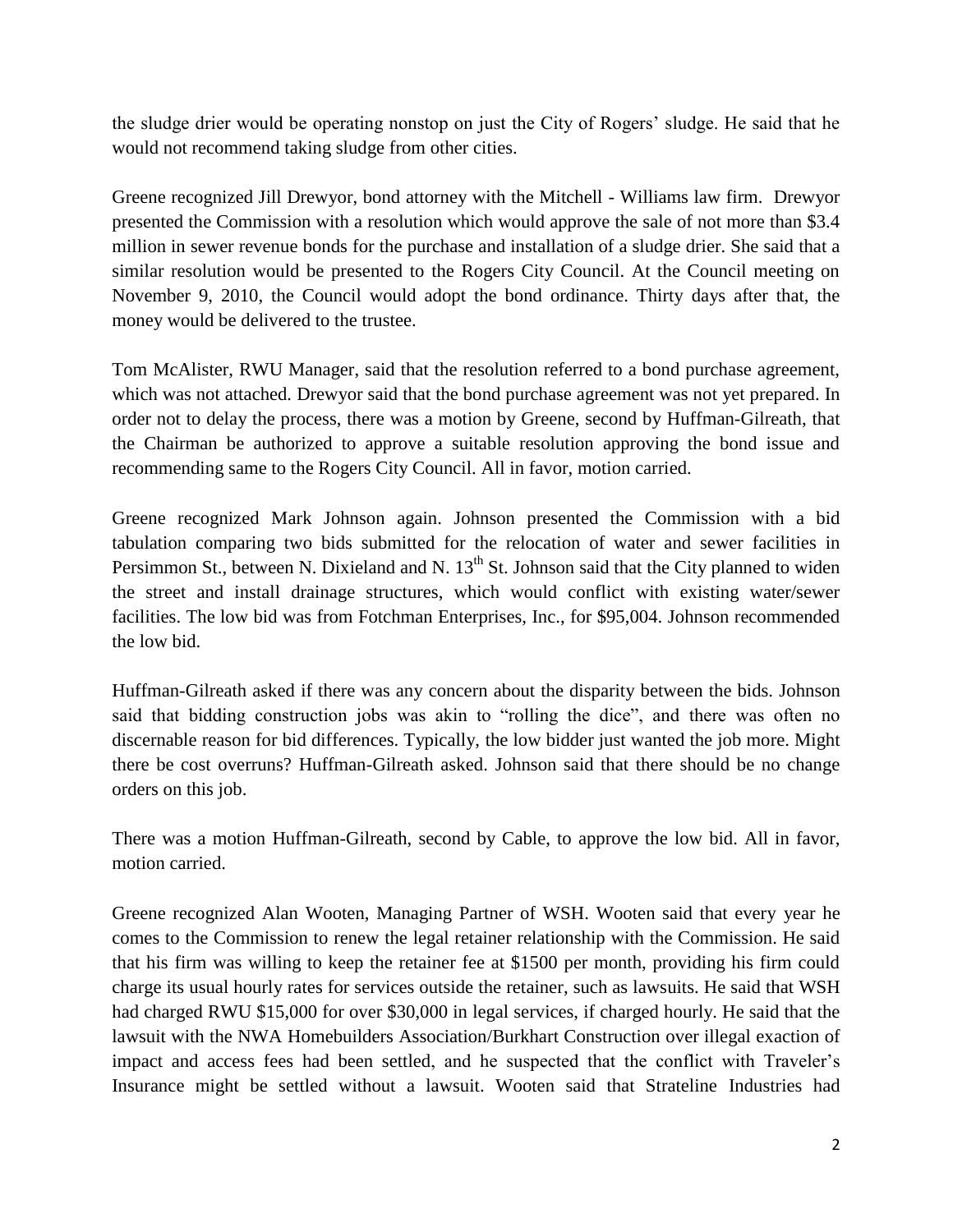suggested a timely resolution to settling its debt with RWU. Beyond those issues, he saw no need for additional legal services, beyond the monthly retainer.

Greene asked if the hourly rate charged for legal services might change (increase) over the next year. Wooten said, "No." Surly asked about the possibility of collecting attorney's fees from those the Commission sued and defeated. Wooten said that "it depends" on the type of lawsuit, how big the winner is, etc. Cable said that he thought keeping WSH on retainer would help with continuity, since lawsuits seem to drag on.

Finally, there was a motion by Cable, second by Huffman-Gilreath, to retain WSH for another year. All in favor, motion carried.

Greene brought up the matter of Ms. Davi Cook, 16590 Willow in Beaver Shores. Cook had suffered a tremendous (almost 750,000 gallons) leak last month. The resulting water bill was almost \$2400, while her usual bill was less than \$30 (no sewer or sanitation charges). Cook had written letters of protest to the Commission and the Arkansas Attorney General's office. Greene asked, "What was the policy on leaks such as Ms. Cook's?"

McAlister said that if the customer was charged sewer fees, the bill was reduced to an average sewer bill. This reduction was handled by the Customer Service Rep taking the call. If the customer desired a "break" on the water bill, those customers were referred to McAlister. Since Rogers Water Utilities paid Beaver Water District for the water, and margins on water sales were very thin, giving the customer a break on the water bill was problematic, he said. McAlister said that he had offered Ms. Cook a \$600 reduction if she paid the balance in full before the due date (Editors note: Ms. Cook was unable to pay cash, so she entered into an agreement on October 8 to pay the total amount over time). McAlister reckoned that reduction would still pay for the cost of the water sold, minus any profit.

There was a lengthy conversation about the need for a written policy to take care of those customers who suffered "catastrophic " leaks. Wooten opined that the Commission should go to the Council to approve any such policy, as it might be construed as change in the water rates. McAlister said that a policy, if adopted, should be flexible, since, in his experience, "one size does not fit all". Huffman-Gilreath said that the Commission should set a written policy. Greene said that he was concerned that customers be treated fairly and the same, to ward off charges of favoritism or discrimination. McAlister offered to investigate what the other cities might be doing and report.

There was a motion by Huffman-Gilreath, second by Cable, to temporarily keep Ms. Cook's water on provided she paid her regular monthly bill, until such time as the Commission could agree on a policy regarding leaks. All in favor, motion carried.